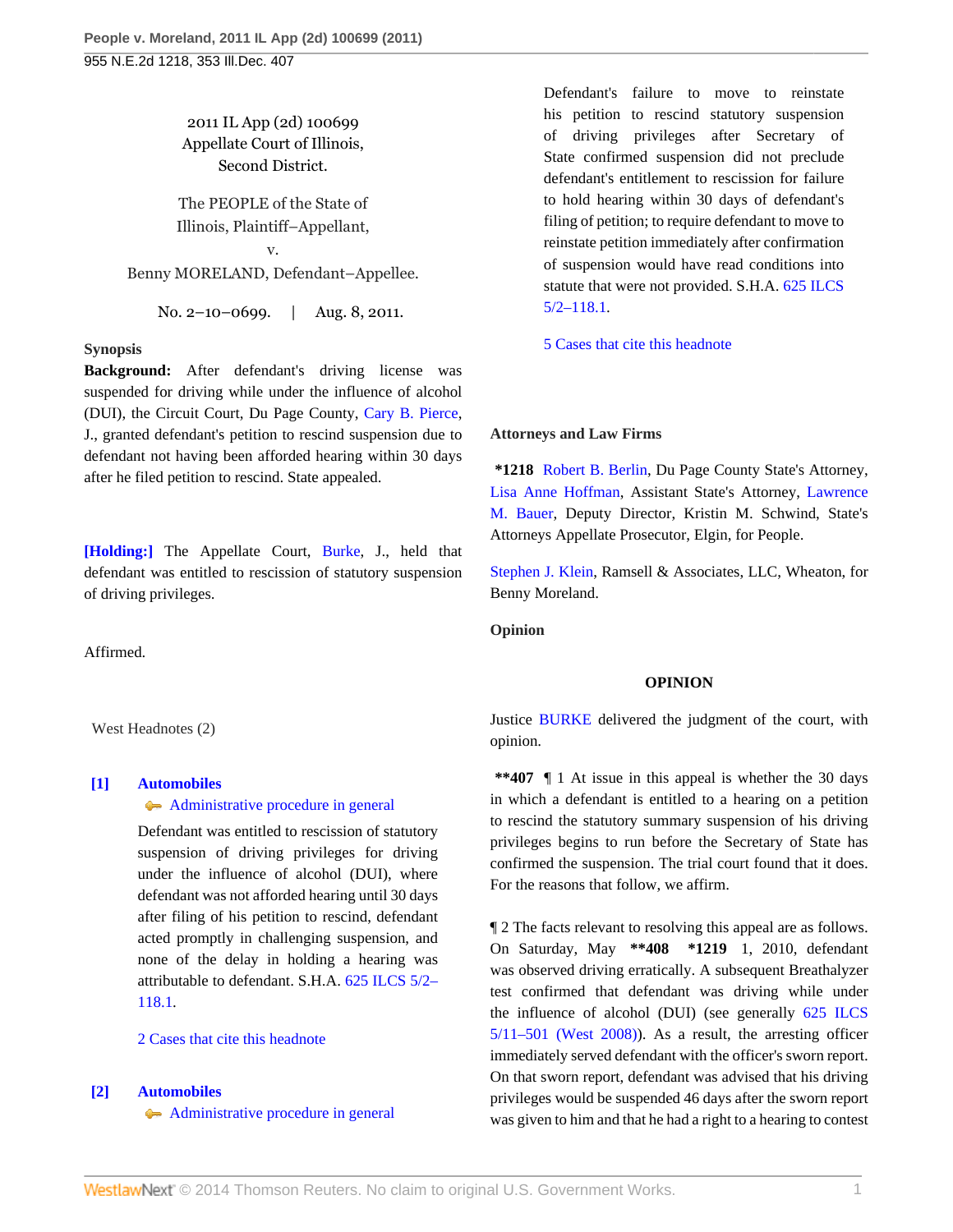the suspension. The sworn report indicated that, if defendant wished to contest the suspension, he had to file a petition to rescind the suspension within 90 days after the officer served defendant with the sworn report.

¶ 3 On Tuesday, May 4, 2010, defendant filed a petition to rescind the suspension of his driving privileges, giving notice of the petition to the State. On the first scheduled court date, which was May 21, 2010, defendant pointed out to the court that he did not see in the court file or in the Du Page Unified Court System a confirmation of the suspension. The State agreed. When defendant indicated that he was ready to proceed on his petition to rescind, the court questioned whether it could when the Secretary had not confirmed the suspension. That is, whether without a confirmation from the Secretary, there was a suspension to rescind. After the court continued the matter over defendant's objection and advised defendant that the 30 days in which he was entitled to a hearing on his petition would not be tolled, the court reassessed the procedural posture of the case and struck the petition over defendant's objection.

¶ 4 Three days later, on May 24, 2010, the Secretary filed with the court the confirmation of the statutory summary suspension of defendant's driving privileges. On June 4, 2010, 31 days after defendant filed his petition, defendant moved to rescind the suspension, arguing that he was not afforded a hearing within 30 days after filing his petition. On June 7, 2010, defendant moved to reinstate his petition, and the trial court granted that motion. The court then reluctantly granted defendant's petition to rescind, noting that defendant was not afforded a hearing within 30 days after he filed his petition and that the delay in holding the hearing was not attributable to him. This timely appeal followed.

<span id="page-1-0"></span>**[\[1\]](#page-0-0)** ¶ 5 At issue in this appeal is whether defendant, who was not afforded a hearing within 30 days after filing his petition, is entitled to a rescission of the statutory summary suspension of his driving privileges when he petitioned to rescind the suspension before the Secretary had confirmed the suspension. Because this issue concerns a question of law, our review is *de novo. People v. Brown,* [374 Ill.App.3d 385, 387,](http://www.westlaw.com/Link/Document/FullText?findType=Y&serNum=2012628140&pubNum=578&originationContext=document&vr=3.0&rs=cblt1.0&transitionType=DocumentItem&contextData=(sc.Search)) [313 Ill.Dec. 204, 871 N.E.2d 931 \(2007\)](http://www.westlaw.com/Link/Document/FullText?findType=Y&serNum=2012628140&pubNum=578&originationContext=document&vr=3.0&rs=cblt1.0&transitionType=DocumentItem&contextData=(sc.Search)).

¶ 6 Resolving the issue raised necessarily begins with examining section 2–118.1(b) of the Illinois Vehicle Code (Code) ([625 ILCS 5/2–118.1\(b\)](http://www.westlaw.com/Link/Document/FullText?findType=L&pubNum=1000008&cite=IL625S5%2f2-118.1&originatingDoc=If7ed8e42c4f411e093b4f77be4dcecfa&refType=SP&originationContext=document&vr=3.0&rs=cblt1.0&transitionType=DocumentItem&contextData=(sc.Search)#co_pp_a83b000018c76) (West 2008)), which provides:

"Within 90 days after the notice of statutory summary suspension served under Section 11–501.1, the person may make a written request for a judicial hearing in the circuit court of venue. The request to the circuit court shall state the grounds upon which the person seeks to have the statutory summary suspension rescinded. Within 30 days after receipt of the written request or the first appearance date on the Uniform Traffic Ticket issued pursuant to a violation of Section 11–501, or a similar provision of a local ordinance, the hearing shall be conducted by the circuit court having jurisdiction."

**\*1220 \*\*409** ¶ 7 In interpreting section 2–118.1(b) of the Code, we must ascertain and give effect to the legislature's intent. *People v. Bywater,* [223 Ill.2d 477, 481, 308 Ill.Dec.](http://www.westlaw.com/Link/Document/FullText?findType=Y&serNum=2010955100&pubNum=578&originationContext=document&vr=3.0&rs=cblt1.0&transitionType=DocumentItem&contextData=(sc.Search)) [424, 861 N.E.2d 989 \(2006\).](http://www.westlaw.com/Link/Document/FullText?findType=Y&serNum=2010955100&pubNum=578&originationContext=document&vr=3.0&rs=cblt1.0&transitionType=DocumentItem&contextData=(sc.Search)) The best indication of the legislature's intent is the language used in the statute, which must be given its plain and ordinary meaning. *[People v.](http://www.westlaw.com/Link/Document/FullText?findType=Y&serNum=2008226944&pubNum=578&originationContext=document&vr=3.0&rs=cblt1.0&transitionType=DocumentItem&contextData=(sc.Search)) McClure,* [218 Ill.2d 375, 382, 300 Ill.Dec. 50, 843 N.E.2d 308](http://www.westlaw.com/Link/Document/FullText?findType=Y&serNum=2008226944&pubNum=578&originationContext=document&vr=3.0&rs=cblt1.0&transitionType=DocumentItem&contextData=(sc.Search)) [\(2006\).](http://www.westlaw.com/Link/Document/FullText?findType=Y&serNum=2008226944&pubNum=578&originationContext=document&vr=3.0&rs=cblt1.0&transitionType=DocumentItem&contextData=(sc.Search)) When the statutory language is unambiguous, courts must construe the statute as written, without resorting to other aids of construction. *Bywater,* [223 Ill.2d at 481, 308 Ill.Dec.](http://www.westlaw.com/Link/Document/FullText?findType=Y&serNum=2010955100&pubNum=578&originationContext=document&vr=3.0&rs=cblt1.0&transitionType=DocumentItem&contextData=(sc.Search)) [424, 861 N.E.2d 989.](http://www.westlaw.com/Link/Document/FullText?findType=Y&serNum=2010955100&pubNum=578&originationContext=document&vr=3.0&rs=cblt1.0&transitionType=DocumentItem&contextData=(sc.Search)) Courts must construe the statute as a whole, bearing in mind the subject that the statute addresses and the legislature's apparent objective in enacting it. *Id.* [at](http://www.westlaw.com/Link/Document/FullText?findType=Y&serNum=2010955100&pubNum=578&originationContext=document&vr=3.0&rs=cblt1.0&transitionType=DocumentItem&contextData=(sc.Search)) [481–82, 308 Ill.Dec. 424, 861 N.E.2d 989.](http://www.westlaw.com/Link/Document/FullText?findType=Y&serNum=2010955100&pubNum=578&originationContext=document&vr=3.0&rs=cblt1.0&transitionType=DocumentItem&contextData=(sc.Search)) Nevertheless, in so doing, a court should not read into the statute exceptions, limitations, or conditions that the legislature did not provide. *McClure,* [218 Ill.2d at 382, 300 Ill.Dec. 50, 843 N.E.2d 308.](http://www.westlaw.com/Link/Document/FullText?findType=Y&serNum=2008226944&pubNum=578&originationContext=document&vr=3.0&rs=cblt1.0&transitionType=DocumentItem&contextData=(sc.Search))

¶ 8 Section 2–118.1(b) of the Code is unambiguous. *Id.* [at](http://www.westlaw.com/Link/Document/FullText?findType=Y&serNum=2008226944&pubNum=578&originationContext=document&vr=3.0&rs=cblt1.0&transitionType=DocumentItem&contextData=(sc.Search)) [388, 300 Ill.Dec. 50, 843 N.E.2d 308.](http://www.westlaw.com/Link/Document/FullText?findType=Y&serNum=2008226944&pubNum=578&originationContext=document&vr=3.0&rs=cblt1.0&transitionType=DocumentItem&contextData=(sc.Search)) It provides that a defendant "shall" be given a hearing on his petition to rescind within 30 days after the petition is received. The word "shall" conveys that the legislature intended to impose a mandatory obligation. *Id.* [at 382, 300 Ill.Dec. 50, 843 N.E.2d 308.](http://www.westlaw.com/Link/Document/FullText?findType=Y&serNum=2008226944&pubNum=578&originationContext=document&vr=3.0&rs=cblt1.0&transitionType=DocumentItem&contextData=(sc.Search)) That obligation is fulfilled when the defendant has a hearing on his petition to rescind within 30 days after it is filed in the circuit court, with service on the State. See *[Bywater,](http://www.westlaw.com/Link/Document/FullText?findType=Y&serNum=2010955100&pubNum=578&originationContext=document&vr=3.0&rs=cblt1.0&transitionType=DocumentItem&contextData=(sc.Search))* [223 Ill.2d at 486, 308 Ill.Dec. 424, 861 N.E.2d 989.](http://www.westlaw.com/Link/Document/FullText?findType=Y&serNum=2010955100&pubNum=578&originationContext=document&vr=3.0&rs=cblt1.0&transitionType=DocumentItem&contextData=(sc.Search)) Here, defendant was not given a hearing by June 3, 2010, which was 30 days after he filed his petition. Thus, the statutory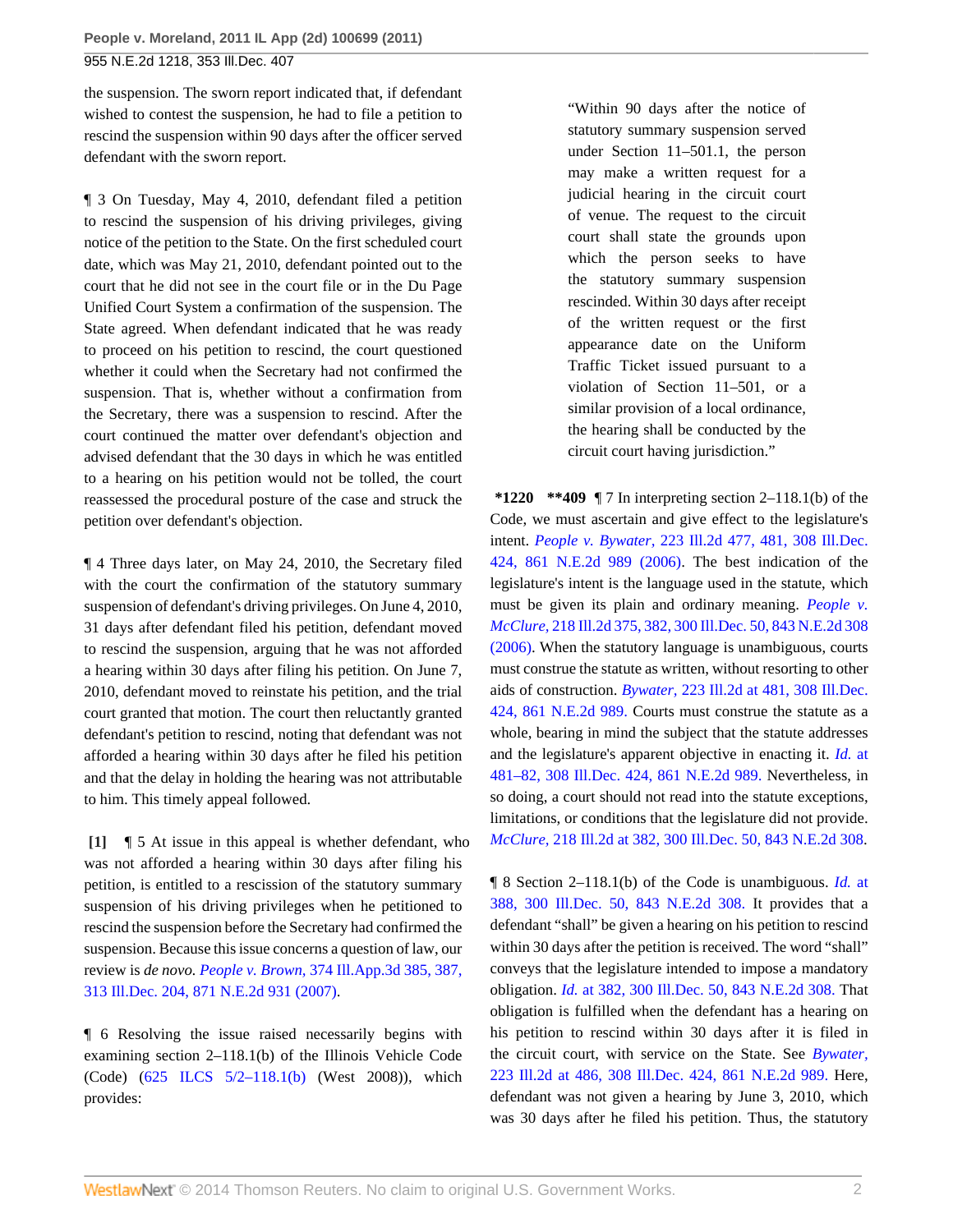summary suspension of defendant's driving privileges must be rescinded. See *People v. Schaefer,* [154 Ill.2d 250, 262, 182](http://www.westlaw.com/Link/Document/FullText?findType=Y&serNum=1993059424&pubNum=578&originationContext=document&vr=3.0&rs=cblt1.0&transitionType=DocumentItem&contextData=(sc.Search)) [Ill.Dec. 26, 609 N.E.2d 329 \(1993\).](http://www.westlaw.com/Link/Document/FullText?findType=Y&serNum=1993059424&pubNum=578&originationContext=document&vr=3.0&rs=cblt1.0&transitionType=DocumentItem&contextData=(sc.Search))

¶ 9 Although we determine that defendant is entitled to the rescission of the suspension because he was not given a hearing within 30 days after filing his petition, we agree with the trial court that, without a confirmation of the suspension, there is not a suspension for the trial court to rescind. See *People v. Madden,* [273 Ill.App.3d 114, 116, 209 Ill.Dec. 940,](http://www.westlaw.com/Link/Document/FullText?findType=Y&serNum=1995140739&pubNum=578&originationContext=document&vr=3.0&rs=cblt1.0&transitionType=DocumentItem&contextData=(sc.Search)) [652 N.E.2d 480 \(1995\)](http://www.westlaw.com/Link/Document/FullText?findType=Y&serNum=1995140739&pubNum=578&originationContext=document&vr=3.0&rs=cblt1.0&transitionType=DocumentItem&contextData=(sc.Search)) ("A suspension may not be rescinded until it has been confirmed."). However, nowhere in section 2–118.1(b) of the Code does it indicate that the 30–day period begins with the Secretary's confirmation. If we were to read this into section  $2-118.1(b)$  of the Code, we would violate the rules of statutory construction that specifically prohibit us from doing so. Any change in the law that would mandate that the 30–day period does not begin until the Secretary confirms the suspension must come from the legislature, not the courts. See *[Floyd v. Rockford Park District,](http://www.westlaw.com/Link/Document/FullText?findType=Y&serNum=2006087176&pubNum=578&originationContext=document&vr=3.0&rs=cblt1.0&transitionType=DocumentItem&contextData=(sc.Search))* 355 Ill.App.3d 695, 705, [291 Ill.Dec. 418, 823 N.E.2d 1004 \(2005\)](http://www.westlaw.com/Link/Document/FullText?findType=Y&serNum=2006087176&pubNum=578&originationContext=document&vr=3.0&rs=cblt1.0&transitionType=DocumentItem&contextData=(sc.Search)) ("Any change in the status of the law must come from the legislature and not the courts.").

<span id="page-2-0"></span>**[\[2\]](#page-0-1)** ¶ 10 That said, we note that courts have carved out an exception to the automatic rescission of the statutory summary suspension of a defendant's driving privileges if the defendant is not given a hearing within 30 days after filing a petition to rescind. Pursuant to that exception, a defendant is not entitled to a rescission if the defendant caused the hearing to be delayed. See *Schaefer,* [154 Ill.2d at 270, 182 Ill.Dec. 26,](http://www.westlaw.com/Link/Document/FullText?findType=Y&serNum=1993059424&pubNum=578&originationContext=document&vr=3.0&rs=cblt1.0&transitionType=DocumentItem&contextData=(sc.Search)) [609 N.E.2d 329;](http://www.westlaw.com/Link/Document/FullText?findType=Y&serNum=1993059424&pubNum=578&originationContext=document&vr=3.0&rs=cblt1.0&transitionType=DocumentItem&contextData=(sc.Search)) *People v. Lagowski,* [273 Ill.App.3d 1012,](http://www.westlaw.com/Link/Document/FullText?findType=Y&serNum=1995153913&pubNum=578&originationContext=document&vr=3.0&rs=cblt1.0&transitionType=DocumentItem&contextData=(sc.Search)) [1016, 210 Ill.Dec. 414, 653 N.E.2d 1 \(1995\).](http://www.westlaw.com/Link/Document/FullText?findType=Y&serNum=1995153913&pubNum=578&originationContext=document&vr=3.0&rs=cblt1.0&transitionType=DocumentItem&contextData=(sc.Search)) Here, defendant acted promptly in challenging the suspension. The fact that the Secretary confirmed the suspension only three days after defendant's petition was stricken did not obligate defendant to move to reinstate **\*\*410 \*1221** his petition at that time. Requiring defendant to move to reinstate the petition immediately after the Secretary confirmed his suspension would also be reading into section 2–118.1(b) conditions that the legislature did not provide.

¶ 11 The State, likening section 2–118.1(b) of the Code to the speedy-trial provisions of the Code of Criminal Procedure of 1963 (see [725 ILCS 5/103–5 \(West 2008\)](http://www.westlaw.com/Link/Document/FullText?findType=L&pubNum=1000008&cite=ILSTC725S5%2f103-5&originatingDoc=If7ed8e42c4f411e093b4f77be4dcecfa&refType=LQ&originationContext=document&vr=3.0&rs=cblt1.0&transitionType=DocumentItem&contextData=(sc.Search))), claims that the 30–day period should be tolled when there is no petition pending before the trial court, *i.e.,* when the petition has been stricken because the Secretary has not confirmed the suspension. The State's argument is premised on *[People](http://www.westlaw.com/Link/Document/FullText?findType=Y&serNum=2006611654&pubNum=578&originationContext=document&vr=3.0&rs=cblt1.0&transitionType=DocumentItem&contextData=(sc.Search))* *v. Cosenza,* [215 Ill.2d 308, 315–16, 294 Ill.Dec. 110, 830](http://www.westlaw.com/Link/Document/FullText?findType=Y&serNum=2006611654&pubNum=578&originationContext=document&vr=3.0&rs=cblt1.0&transitionType=DocumentItem&contextData=(sc.Search)) [N.E.2d 522 \(2005\)](http://www.westlaw.com/Link/Document/FullText?findType=Y&serNum=2006611654&pubNum=578&originationContext=document&vr=3.0&rs=cblt1.0&transitionType=DocumentItem&contextData=(sc.Search)), where our supreme court compared the 30–day limit in section 2–118.1(b) to the speedy-trial provisions in the Code of Criminal Procedure, and *[People](http://www.westlaw.com/Link/Document/FullText?findType=Y&serNum=1982137764&pubNum=578&originationContext=document&vr=3.0&rs=cblt1.0&transitionType=DocumentItem&contextData=(sc.Search)) v. O'Malley,* [108 Ill.App.3d 823, 827, 64 Ill.Dec. 333, 439](http://www.westlaw.com/Link/Document/FullText?findType=Y&serNum=1982137764&pubNum=578&originationContext=document&vr=3.0&rs=cblt1.0&transitionType=DocumentItem&contextData=(sc.Search)) [N.E.2d 998 \(1982\),](http://www.westlaw.com/Link/Document/FullText?findType=Y&serNum=1982137764&pubNum=578&originationContext=document&vr=3.0&rs=cblt1.0&transitionType=DocumentItem&contextData=(sc.Search)) where the court observed that "[t]he speedy-trial term only runs when charges are pending against the defendant." The problem with accepting the State's position is that this court has found, in the speedy-trial context, that "[t]he speedy trial statute is not tolled by the striking of a charge with leave to reinstate and the charge must be dismissed on motion by defendant if more than the amount of time allowed by statute passes and none of the delay is attributable to defendant." *[People v. Rodgers,](http://www.westlaw.com/Link/Document/FullText?findType=Y&serNum=1982126467&pubNum=578&originationContext=document&vr=3.0&rs=cblt1.0&transitionType=DocumentItem&contextData=(sc.Search))* [106 Ill.App.3d 741, 745, 62 Ill.Dec. 165, 435 N.E.2d 963](http://www.westlaw.com/Link/Document/FullText?findType=Y&serNum=1982126467&pubNum=578&originationContext=document&vr=3.0&rs=cblt1.0&transitionType=DocumentItem&contextData=(sc.Search)) [\(1982\).](http://www.westlaw.com/Link/Document/FullText?findType=Y&serNum=1982126467&pubNum=578&originationContext=document&vr=3.0&rs=cblt1.0&transitionType=DocumentItem&contextData=(sc.Search)) Here, defendant's petition clearly was stricken with leave to reinstate once the Secretary filed the confirmation, and, as noted, none of the delay in holding a hearing on the petition was attributable to defendant. Thus, this case falls under *[Rodgers,](http://www.westlaw.com/Link/Document/FullText?findType=Y&serNum=1982126467&originationContext=document&vr=3.0&rs=cblt1.0&transitionType=DocumentItem&contextData=(sc.Search))* and the 30–day period in which defendant was entitled to a hearing on his petition to rescind was not tolled when the trial court struck the petition.

¶ 12 The State also urges this court to reverse the trial court's ruling because not doing so will encourage defendants to manipulate the process for rescission hearings. This is true only if trial courts allow it. That is, it is not incumbent upon a trial court to dismiss or strike a petition if a confirmation from the Secretary is not on file. Indeed, because a defendant need not wait for the confirmation before filing his petition, the court would have no basis to dismiss or strike it. If a defendant files a petition before the Secretary confirms the suspension, the trial court should simply continue the hearing to a date 30 days after the petition is filed. On that hearing date, if the Secretary has not confirmed the suspension, the suspension will be rescinded per *[Madden.](http://www.westlaw.com/Link/Document/FullText?findType=Y&serNum=1995140739&originationContext=document&vr=3.0&rs=cblt1.0&transitionType=DocumentItem&contextData=(sc.Search))* However, if the Secretary has confirmed the suspension, the defendant will receive the prompt hearing to which he is entitled under section 2–118.1(b).

¶ 13 As an aside, we would be remiss if we did not point out that the Secretary's 23–day delay in confirming defendant's suspension, which confirmation was made only 20 days after defendant filed his petition, was nowhere near as long as in other cases involving a similar issue. See *[People](http://www.westlaw.com/Link/Document/FullText?findType=Y&serNum=2001491068&pubNum=578&originationContext=document&vr=3.0&rs=cblt1.0&transitionType=DocumentItem&contextData=(sc.Search)) v. Fitterer,* [322 Ill.App.3d 820, 821–24, 256 Ill.Dec. 121,](http://www.westlaw.com/Link/Document/FullText?findType=Y&serNum=2001491068&pubNum=578&originationContext=document&vr=3.0&rs=cblt1.0&transitionType=DocumentItem&contextData=(sc.Search)) [751 N.E.2d 174 \(2001\)](http://www.westlaw.com/Link/Document/FullText?findType=Y&serNum=2001491068&pubNum=578&originationContext=document&vr=3.0&rs=cblt1.0&transitionType=DocumentItem&contextData=(sc.Search)) (Secretary confirmed the defendant's suspension 72 days after the defendant's arrest and 33 days after the defendant filed his petition to rescind); *[Madden,](http://www.westlaw.com/Link/Document/FullText?findType=Y&serNum=1995140739&pubNum=578&originationContext=document&vr=3.0&rs=cblt1.0&transitionType=DocumentItem&contextData=(sc.Search))*